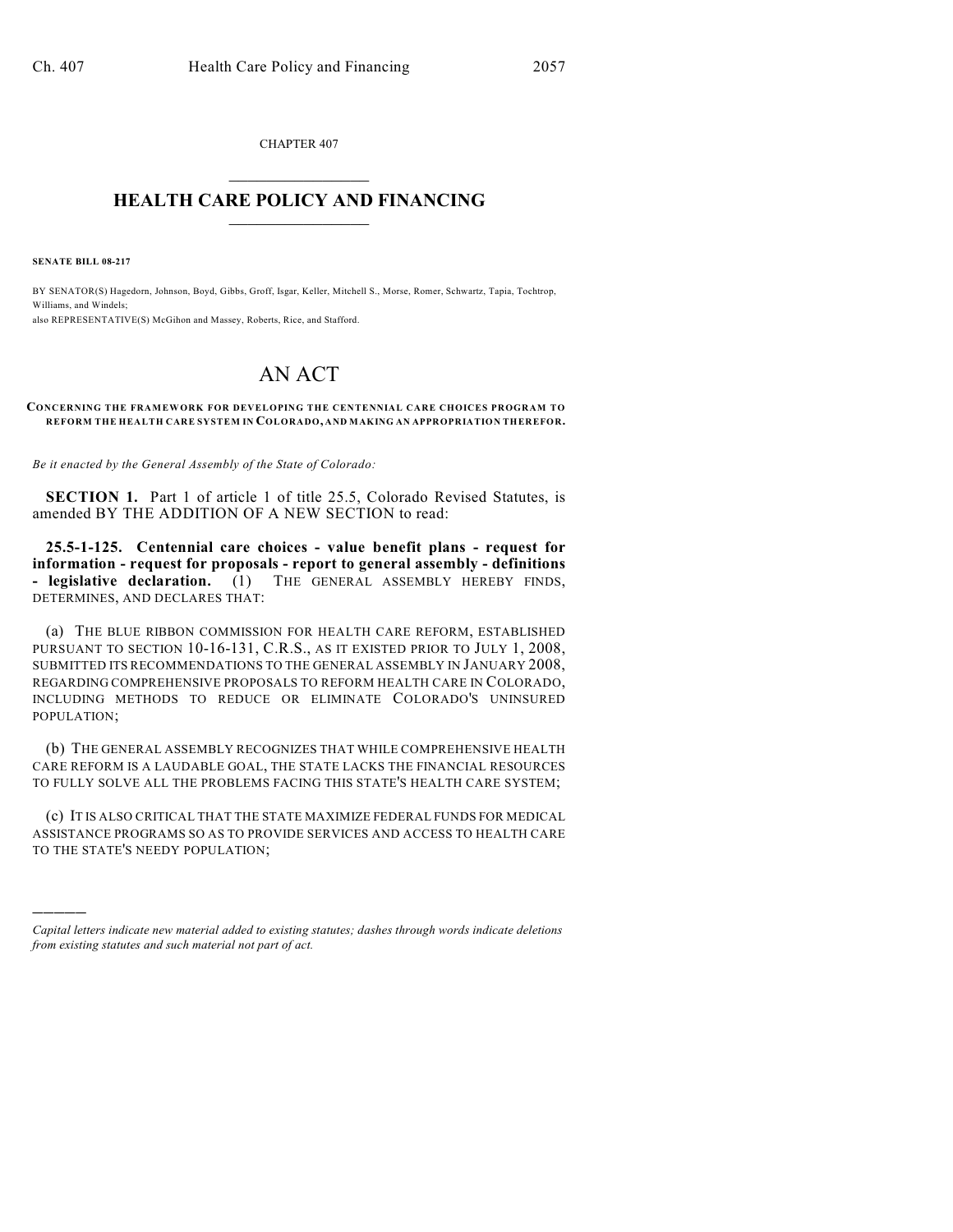(d) COLORADO CANNOT WAIT TO ADDRESS THE CURRENT PROBLEMS RELATED TO THE DELIVERY OF AFFORDABLE HEALTH CARE TO RESIDENTS OF THE STATE, AND IT IS THEREFORE CRITICAL TO START THE PROCESS TOWARD DEVELOPING A BALANCED PARTNERSHIP BETWEEN PRIVATE AND PUBLIC SECTORS IN COLORADO TO BEGIN TO PROVIDE AFFORDABLE HEALTH INSURANCE TO THOSE WHO ARE UNINSURED;

(e) TO THAT END, THIS SECTION CREATES THE OPPORTUNITY FOR HEALTH INSURANCE CARRIERS AND OTHER INTERESTED PARTIES, INCLUDING THE STATE OF COLORADO, TO DEVELOP AND OFFER TO INDIVIDUALS THROUGHOUT THE STATE AN AFFORDABLE, BASELINE HEALTH INSURANCE PRODUCT, REPRESENTING THE MINIMUM BENEFITS PACKAGE FOR THE STATE'S INDIVIDUAL MARKET, THAT IS NOT CURRENTLY AVAILABLE IN THE INDIVIDUAL MARKET, TO PROVIDE ACCESS TO HEALTH CARE COVERAGE FOR THE STATE'S UNINSURED POPULATION;

(f) IN ADDITION, THE STATE DEPARTMENT, IN COORDINATION WITH THE DIVISION OF INSURANCE AND THE PANEL OF EXPERT ADVISORS APPOINTED BY THE GOVERNOR PURSUANT TO THIS SECTION, IS URGED TO CONDUCT THE REQUEST FOR INFORMATION PROCESS EXPEDITIOUSLY AND TO SUBMIT ITS REPORTS TO THE LEGISLATIVE COMMITTEES EARLIER THAN THE DATES SPECIFIED IN THIS SECTION, BUT IN NO CASE LATER THAN THOSE DATES, SO AS TO AFFORD THE GENERAL ASSEMBLY SUFFICIENT TIME TO CONSIDER THE REPORTS AND TAKE ANY LEGISLATIVE ACTION THE GENERAL ASSEMBLY MAY DEEM APPROPRIATE DURING THE 2009 LEGISLATIVE SESSION; AND

(g) THE APPROPRIATION AND EXPENDITURE OF STATE GENERAL FUND MONEYS TO IMPLEMENT THIS SECTION SHALL NOT EXCEED ONE HUNDRED TWENTY-EIGHT THOUSAND SEVEN HUNDRED DOLLARS, AND IF THE STATE COSTS TO IMPLEMENT THE REQUIREMENTS OF THIS SECTION EXCEED SUCH AMOUNT, THE STATE DEPARTMENT SHALL SOLICIT GIFTS, GRANTS, AND DONATIONS TO COVER ANY STATE COSTS THAT EXCEED SUCH APPROPRIATED AMOUNT.

(2) (a) (I) THE STATE DEPARTMENT, IN COORDINATION WITH THE DIVISION OF INSURANCE AND A PANEL OF EXPERT ADVISORS APPOINTED BY THE GOVERNOR BY JULY 1, 2008, WHICH SHALL INCLUDE PERSONS WITH EXPERTISE IN ACTUARIAL SCIENCES, PERSONS WITH EXPERTISE IN DESIGNING HEALTH BENEFIT PLANS, PERSONS EXPERIENCED IN THE IMPLEMENTATION AND MANAGEMENT OF HEALTH BENEFIT PLANS, PERSONS WITH EXPERTISE IN DISABILITY ISSUES, PERSONS WITH EXPERTISE REGARDING LONG TERM CARE, CONSUMERS, AND PERSONS REPRESENTING HEALTH CARE PROVIDERS, SHALL PREPARE A REQUEST FOR INFORMATION TO BE ISSUED TO HEALTH INSURANCE CARRIERS AND OTHER INTERESTED PARTIES, INCLUDING THE STATE OF COLORADO, REGARDING THE DEVELOPMENT OF THE CENTENNIAL CARE CHOICES PROGRAM, AS DESCRIBED IN THIS SECTION. THE STATE DEPARTMENT AND DIVISION SHALL BEGIN PREPARING THE REQUEST FOR INFORMATION BY JULY 1, REGARDLESS OF WHETHER THE PANEL HAS BEEN APPOINTED BY THAT DATE. IF THE GOVERNOR FAILS TO APPOINT THE PANEL OF EXPERT ADVISORS BY JULY 1, 2008, THEN THE PRESIDENT OF THE SENATE AND THE SPEAKER OF THE HOUSE OF REPRESENTATIVES SHALL BE RESPONSIBLE FOR APPOINTING THE PANEL OF EXPERT ADVISORS AND SHALL EACH APPOINT AT LEAST FIVE EXPERT ADVISORS MEETING THE CRITERIA SPECIFIED IN THIS SUBPARAGRAPH (I) BY JULY 15, 2008. THE REQUEST FOR INFORMATION SHALL REQUEST INTERESTED HEALTH INSURANCE CARRIERS AND OTHER INTERESTED PARTIES, INCLUDING THE STATE OF COLORADO, TO PROVIDE INFORMATION REGARDING: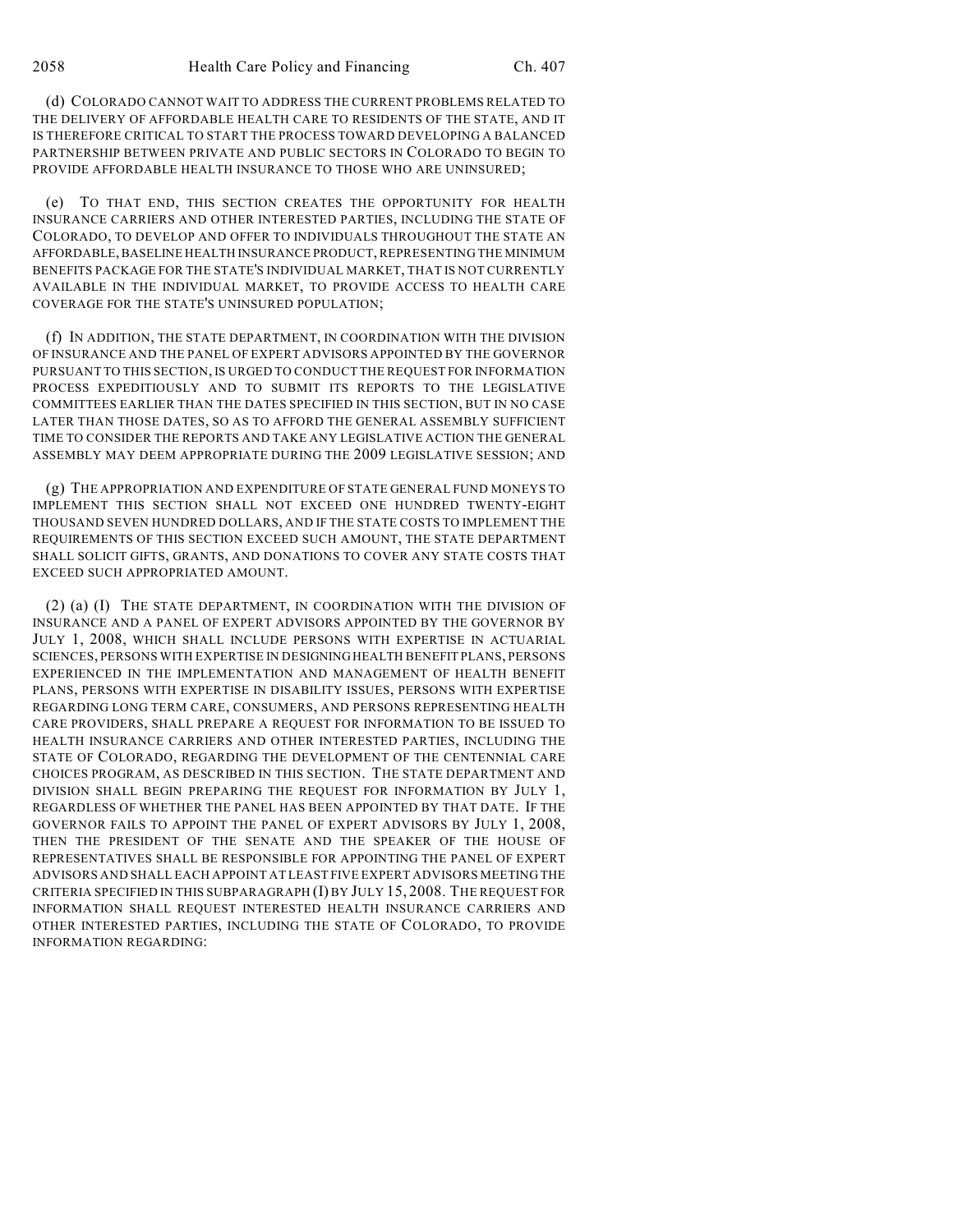(A) THE DESIGN OF AND BENEFITS INCLUDED IN VALUE BENEFIT PLANS, REFERRED TO IN THIS SECTION AS VBPS, TO BE OFFERED IN THE INDIVIDUAL MARKET WITH A BENCHMARK STANDARD OF APPROXIMATELY EIGHTY PERCENT OF THE ACTUARIAL VALUE OF A PREFERRED PROVIDER ORGANIZATION PLAN OFFERED TO EMPLOYEES OF THE STATE OF COLORADO AT THE TIME THE REQUEST FOR INFORMATION IS ISSUED, AS SPECIFIED IN THE REQUEST FOR INFORMATION. IN ADDITION, THE STATE DEPARTMENT, WITH ASSISTANCE FROM THE DIVISION AND THE PANEL, MAY DEVELOP AND INCLUDE A REQUEST FOR INFORMATION ABOUT ADDITIONAL BENCHMARK STANDARDS IN THE REQUEST FOR INFORMATION PROCESS.

(B) THE PERCENTAGE DIFFERENTIAL IN RATES FOR VBPS IF ALL COLORADO RESIDENTS ARE REQUIRED TO OBTAIN CREDITABLE COVERAGE AND IF NO SUCH INDIVIDUAL MANDATE IS IMPOSED.

(II) EXCEPT AS AUTHORIZED IN THIS SECTION, THE REQUEST FOR INFORMATION SHALL NOT SPECIFY BENEFITS OR OTHER DETAILS TO BE INCLUDED IN THE PROPOSED VBP. IN DEVELOPING THE REQUEST FOR INFORMATION, THE STATE DEPARTMENT, IN COORDINATION WITH THE DIVISION AND THE PANEL, SHALL CONSIDER THE POTENTIAL RISKS OF ADVERSE SELECTION, CROWD OUT, AND OTHER FACTORS THAT MAY DESTABILIZE THE SMALL GROUP AND INDIVIDUAL MARKETS AS A RESULT OF OFFERING VBPS IN THE INDIVIDUAL MARKET.

(b) IN RESPONDING TO THE REQUEST FOR INFORMATION, A HEALTH INSURANCE CARRIER OR OTHER INTERESTED PARTY SHALL ASSUME THE FOLLOWING:

(I) THAT A VBP WILL, AT A MINIMUM:

(A) INCLUDE BENEFITS FOR PRIMARY AND PREVENTIVE CARE AND PARTICIPATION IN WELLNESS PROGRAMS AND INCENTIVES FOR PLAN PARTICIPANTS TO ENGAGE IN HEALTHY BEHAVIOR;

(B) PROVIDE THE LOWEST LEVEL OF BENEFITS THAT MAY BE OFFERED IN THE STATE'S INDIVIDUAL MARKET;

(C) ENCOURAGE THE USE OF HEALTH INFORMATION TECHNOLOGY AND TELEMEDICINE, INCLUDING, WITHOUT LIMITATION, HEALTH INFORMATION EXCHANGE, ELECTRONIC HEALTH RECORDS, AND ELECTRONIC PRESCRIPTIONS;

(D) ENCOURAGE THE USE OF A PAY-FOR-PERFORMANCE SYSTEM FOR REIMBURSING HEALTH CARE PROVIDERS, WHERE APPROPRIATE;

(E) PROVIDE CONSUMERS WITH EDUCATIONAL MATERIALS REGARDING HOW TO ACCESS INTERNET-BASED HEALTH CARE TOOLS;

(F) SPECIFY AN ADEQUATE NETWORK OF PROVIDERS AVAILABLE UNDER THE VBP;

(G) ENCOURAGE THE USE OF REGIONAL NETWORKS OF HOSPITALS, PHYSICIANS, COMMUNITY HEALTH CENTERS AND OTHER SAFETY NET PROVIDERS, AND OTHER HEALTH CARE PROFESSIONALS, INCLUDING, BUT NOT LIMITED TO, HOSPICE AND PALLIATIVE CARE PROVIDERS, WHERE AVAILABLE, AND INNOVATIVE OR COLLABORATIVE EFFORTS WITHIN COMMUNITIES FOR THE PROVISION OF HEALTH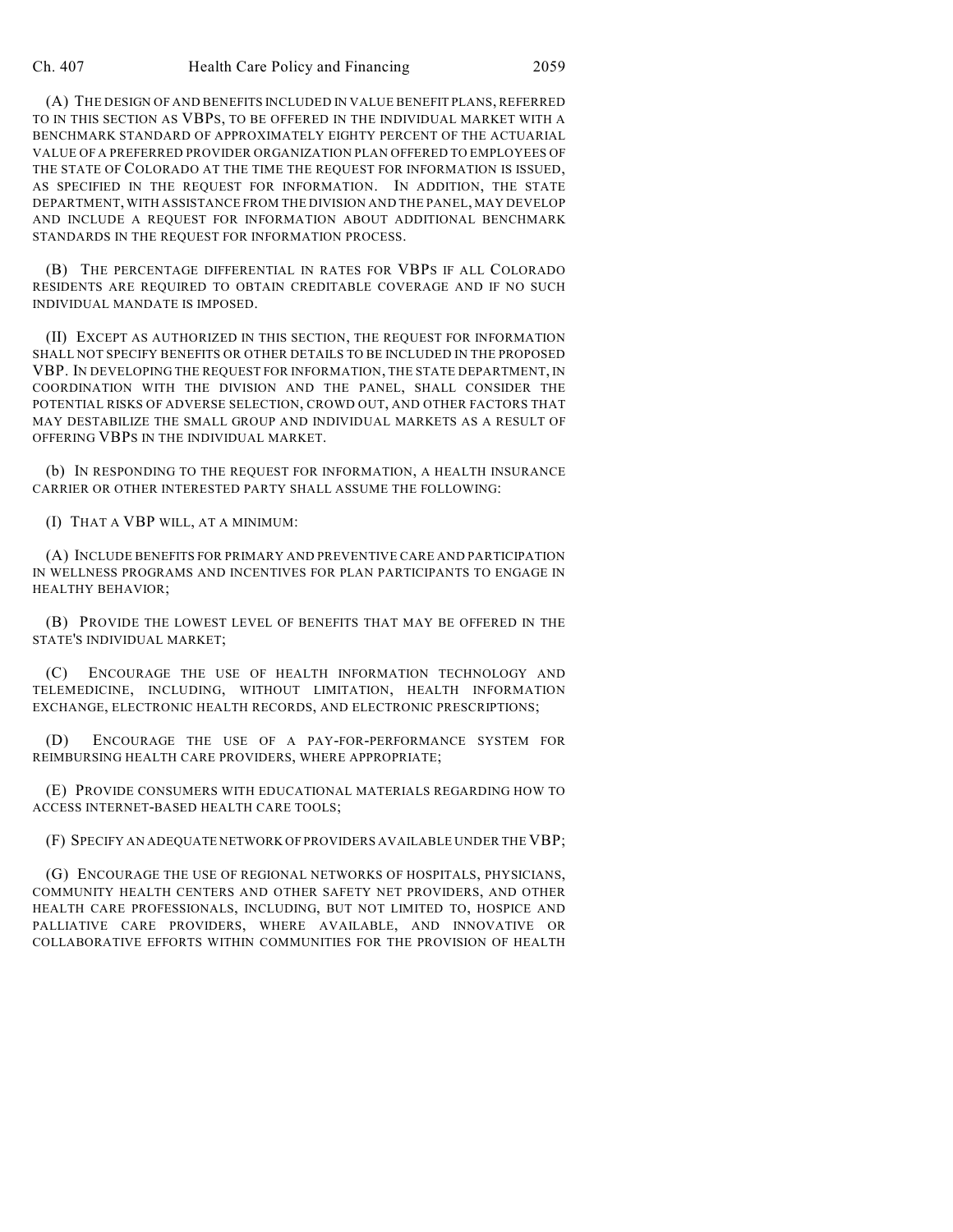CARE SERVICES;

(H) INCLUDE OPTIONAL COVERAGE CHOICES FOR PURCHASE BY CONSUMERS TO ADD TO THEIR VBPS AND THE ESTIMATED CONSUMER COST FOR EACH PARTICULAR COVERAGE OPTION;

(I) LIMIT THE DEMOGRAPHIC CHARACTERISTICS USED BY HEALTH INSURANCE CARRIERS IN DETERMINING PREMIUM RATES TO THE AGE OF THE INDIVIDUALS TO BE COVERED UNDER THE VBP AND THE GEOGRAPHIC LOCATION OF THE POLICYHOLDER;

(J) SPECIFY PREMIUM LEVELS FOR EACH VBP BY AGE GROUP, REGION BY REGION;

(K) BE OFFERED STATEWIDE AND ISSUED TO ANY COLORADO RESIDENT ELIGIBLE PURSUANT TO THE TERMS OF THE APPROVED VBP WHO AGREES TO MAKE THE PREMIUM PAYMENTS REQUIRED FOR THAT PERSON;

(L) ALLOW FOR THE PAYMENT OF ALL OR A PORTION OF THE COVERED PERSON'S PREMIUM FROM A STATE-PAID PREMIUM SUBSIDY, IF MADE AVAILABLE BY THE STATE FOR LOW-INCOME INDIVIDUALS AND FAMILIES; AND

(M) NOT DESTABILIZE THE EXISTING SMALL GROUP AND INDIVIDUAL MARKETS OR THE COVERCOLORADO PROGRAM.

(II) THAT THE STATE MAY IMPOSE A REQUIREMENT THAT ALL COLORADANS OBTAIN CREDITABLE COVERAGE, EITHER THROUGH A STATE-SANCTIONED VBP, ANOTHER HEALTH INSURANCE PRODUCT AVAILABLE IN THE PRIVATE MARKET FOR INDIVIDUALS OR GROUPS, PARTICIPATION IN A STATE OR FEDERAL PROGRAM PROVIDING BENEFITS OR COVERAGE FOR HEALTH CARE, OR ANY OTHER CREDITABLE COVERAGE;

(III) THAT THE STATE WILL ESTABLISH A MECHANISM TO ENFORCE THE REQUIREMENT THAT ALL COLORADO RESIDENTS OBTAIN CREDITABLE COVERAGE THROUGH THE STATE TAX LAWS, IF SUCH REQUIREMENT IS IMPOSED;

(IV) THAT A VBP WILL BE THE MINIMUM BENEFITS PACKAGE AVAILABLE IN THE STATE'S INDIVIDUAL MARKET;

(V) THAT THE STATE WILL CREATE A SLIDING SCALE PREMIUM SUBSIDY PROGRAM TO ASSIST LOW-INCOME INDIVIDUALS AND FAMILIES IN PAYING THE PREMIUM COSTS FOR HEALTH INSURANCE;

(VI) THAT THE STATE WILL AMEND THE STATE PLAN TO EXPAND ELIGIBILITY FOR THE COLORADO MEDICAL ASSISTANCE PROGRAM TO ADULTS WHOSE FAMILY INCOME DOES NOT EXCEED ONE HUNDRED PERCENT OF THE FEDERAL POVERTY LEVEL, ADJUSTED FOR FAMILY SIZE; AND

(VII) THAT THE STATE WILL CREATE A DEDICATED SOURCE OF REVENUE, IF NECESSARY, TO FUND THE PREMIUM SUBSIDY PROGRAM OR OTHER NEW STATE COSTS.

(3) (a) BY DECEMBER 15, 2008, THE STATE DEPARTMENT, IN COORDINATION WITH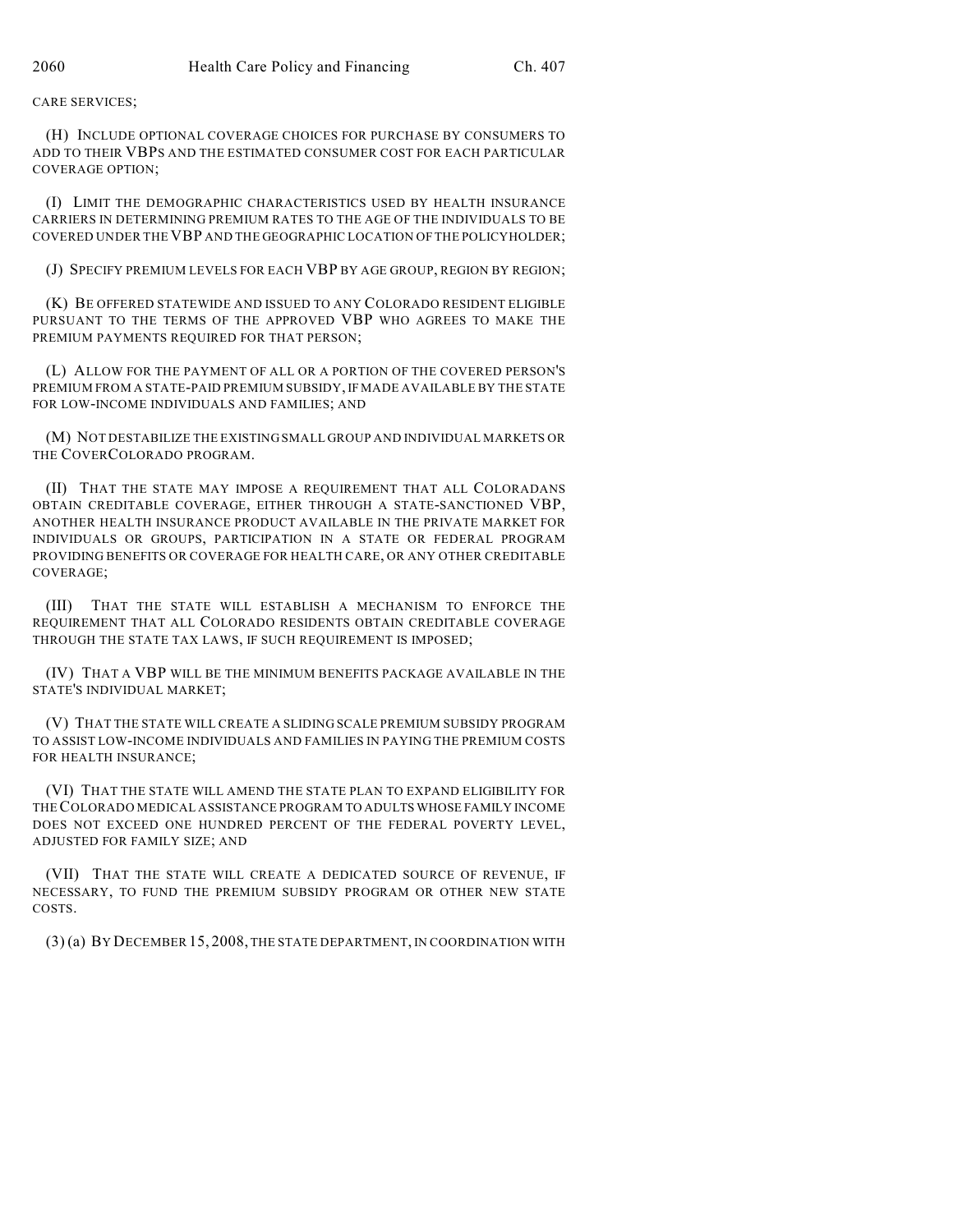THE DIVISION AND THE PANEL, SHALL SUBMIT A PROGRESS REPORT TO THE LEGISLATIVE COMMITTEES. THE PROGRESS REPORT SHALL PROVIDE AN UPDATE ON THE STATUS OF THE REQUEST FOR INFORMATION PROCESS.

(b) ON OR BEFORE MARCH 1, 2009, THE STATE DEPARTMENT, IN COORDINATION WITH THE DIVISION AND THE PANEL, SHALL SUBMIT A FINAL REPORT TO THE LEGISLATIVE COMMITTEES. PRIOR TO SUBMITTING THE FINAL REPORT, THE STATE DEPARTMENT, IN COORDINATION WITH THE DIVISION AND THE PANEL, SHALL ACQUIRE RELEVANT ACTUARIAL PROJECTIONS AND RESEARCH POTENTIAL COST SAVINGS. THE FINAL REPORT SHALL DETAIL THE RESULTS OF THE REQUEST FOR INFORMATION PROCESS AND THE ACTUARIAL AND COST SAVINGS RESEARCH, INCLUDING A DETAILED SUMMARY OF THE INFORMATION SUBMITTED BY HEALTH INSURANCE CARRIERS AND OTHER INTERESTED PARTIES AND AN EVALUATION AND ANALYSIS OF THE RESULTS OF THE REQUEST FOR INFORMATION PROCESS. IN ADDITION, THE FINAL REPORT SHALL INCLUDE INFORMATION REGARDING ANY LEGISLATION THAT WOULD BE REQUIRED SHOULD THE GENERAL ASSEMBLY PROCEED TO IMPLEMENT THE CENTENNIAL CARE CHOICES PROGRAM, VBPS, AND A PREMIUM SUBSIDY PROGRAM, IF APPLICABLE, AND COST PROJECTIONS REGARDING THE FUNDING NEEDED TO IMPLEMENT THE PROGRAM.

(c) AFTER RECEIPT OF THE FINAL REPORT, THE LEGISLATIVE COMMITTEES, MEETING JOINTLY, SHALL CONSIDER THE INFORMATION INCLUDED IN THE FINAL REPORT AND DETERMINE WHETHER TO PROCEED WITH THE CENTENNIAL CARE CHOICES PROGRAM AND WHETHER TO RECOMMEND LEGISLATION TO THE GENERAL ASSEMBLY THAT IS NECESSARY TO:

(I) IMPLEMENT THE CENTENNIAL CARE CHOICES PROGRAM, VBPS, AND A PREMIUM SUBSIDY PROGRAM; AND

(II) CREATE A FUNDING SOURCE TO FUND A PREMIUM SUBSIDY PROGRAM OR OTHER COSTS OF THE CENTENNIAL CARE CHOICES PROGRAM.

(d) IF THE LEGISLATIVE COMMITTEES RECOMMEND LEGISLATION TO THE GENERAL ASSEMBLY TO IMPLEMENT THE CENTENNIAL CARE CHOICES PROGRAM, INCLUDING THE AUTHORIZATION FOR THE DEVELOPMENT OF VBPS, THE CREATION OF A PREMIUM SUBSIDY PROGRAM, AND THE CREATION OF A FUNDING SOURCE, THE RECOMMENDATION SHOULD SPECIFY INCLUSION OF THE FOLLOWING ELEMENTS IN THE LEGISLATION:

(I) STANDARDS THAT VBPS MUST SATISFY IN ORDER TO BE CERTIFIED BY THE STATE DEPARTMENT AND THE DIVISION AND AUTHORIZED TO BE OFFERED TO COLORADO RESIDENTS BY ANY HEALTH INSURANCE CARRIER, REGARDLESS OF WHETHER THE HEALTH INSURANCE CARRIER DEVELOPED THE VBP IN RESPONSE TO THE REQUEST FOR PROPOSALS, AS LONG AS THE HEALTH INSURANCE CARRIER OFFERS A VBP THAT MEETS SUCH STANDARDS AND THE REQUIREMENTS OF THIS SECTION;

(II) CREATION OF A PROCESS FOR PERIODIC REVIEW OF VBPS;

(III) CREATION OF A CONSUMER ADVISORY COUNCIL FOR THE CENTENNIAL CARE CHOICES PROGRAM;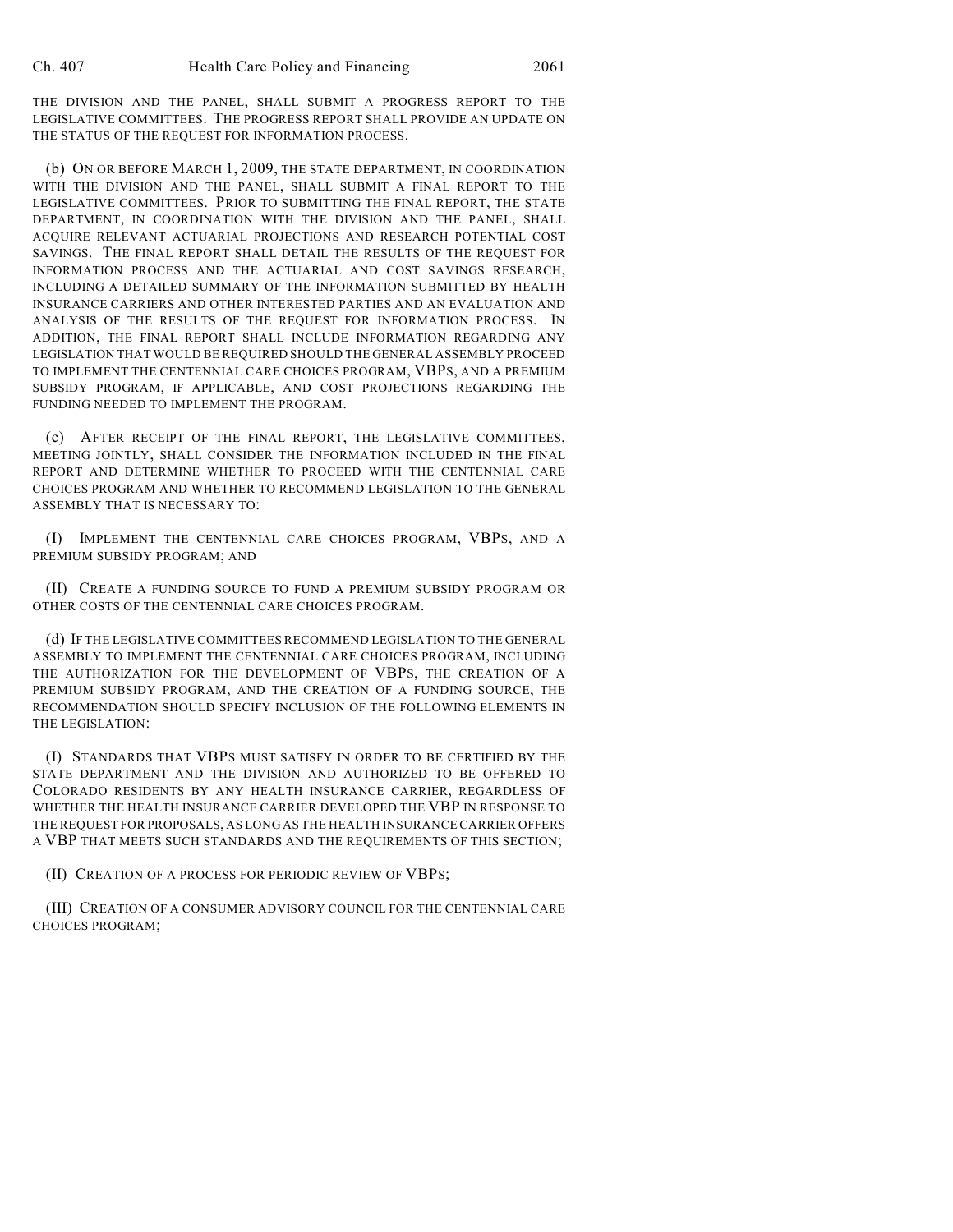(IV) A MECHANISM TO ENCOURAGE THE USE OF EVIDENCE-BASED MEDICINE THROUGH CREATION OF A PATIENT SAFETY COUNCIL TO EVALUATE PATIENT CARE WITH THE GOALS OF IMPROVING QUALITY OF CARE AND MINIMIZING MEDICAL CARE MISTAKES;

(V) AUTHORIZATION FOR THE STATE DEPARTMENT AND THE DIVISION TO ESTABLISH HEALTH MARTS THROUGH WHICH AN INDIVIDUAL ELIGIBLE FOR A STATE SUBSIDY, IF CREATED, MAY SELECT A VBP THAT BEST MEETS HIS OR HER NEEDS; AND

(VI) IF THE FUNDING SOURCE WOULD BE CREATED THROUGH A NEW OR INCREASED TAX OR TAX RATE, A BALLOT QUESTION TO SEEK VOTER APPROVAL AT A FUTURE GENERAL ELECTION FOR THE REVENUE SOURCE.

(4) (a) IF THE GENERAL ASSEMBLY ENACTS LEGISLATION TO CREATE THE CENTENNIAL CARE CHOICES PROGRAM, INCLUDING AUTHORIZATION FOR THE DEVELOPMENT OF VBPS, THE CREATION OF A PREMIUM SUBSIDY PROGRAM, AND THE CREATION OF A FUNDING SOURCE, THE STATE DEPARTMENT, IN COORDINATION WITH THE DIVISION AND THE PANEL, SHALL DETERMINE WHETHER A FUNDING SOURCE HAS BEEN IDENTIFIED TO FUND THE CENTENNIAL CARE CHOICES PROGRAM. IF A FUNDING SOURCE HAS BEEN IDENTIFIED AND APPROVED BY THE VOTERS, IF NECESSARY, THE STATE DEPARTMENT MAY DEVELOP A REQUEST FOR PROPOSALS TO BE ISSUED TO INTERESTED HEALTH INSURANCE CARRIERS AND OTHER INTERESTED PARTIES, INCLUDING THE STATE OF COLORADO. THE REQUEST FOR PROPOSALS SHALL REQUEST INTERESTED PARTIES TO SUBMIT PROPOSALS FOR PLAN DESIGNS FOR VBPS TO BE OFFERED IN THE INDIVIDUAL MARKET, WHICH SHALL BE BASED ON THE PARAMETERS OUTLINED IN SUBSECTION (2) OF THIS SECTION IN THE REQUEST FOR INFORMATION, AS MODIFIED BY ANY LEGISLATION ENACTED BY THE GENERAL ASSEMBLY PURSUANT TO THIS SECTION.

(b) PRIOR TO ISSUING A REQUEST FOR PROPOSALS, THE STATE DEPARTMENT, IN CONSULTATION WITH THE DIVISION AND THE PANEL, AND BASED ON THE INFORMATION OBTAINED THROUGH THE REQUEST FOR INFORMATION PROCESS AND ANY OTHER RELEVANT INFORMATION, SHALL DEVELOP A BENCHMARK PRICE OR AFFORDABILITY STANDARD FOR VBPS TO ENSURE THAT ELIGIBLE INDIVIDUALS CAN AFFORD TO PURCHASE VBPS THAT ARE DEVELOPED BY INTERESTED PARTIES.

(c) THE STATE DEPARTMENT SHALL INCLUDE THE SAME ASSUMPTIONS IN THE REQUEST FOR PROPOSALS THAT WERE INCLUDED IN THE REQUEST FOR INFORMATION PURSUANT TO SUBSECTION (2) OF THIS SECTION AND SHALL MODIFY THOSE ASSUMPTIONS TO THE EXTENT NECESSARY TO CONFORM TO ANY LEGISLATION ENACTED BY THE GENERAL ASSEMBLY PURSUANT TO THIS SECTION.

(5) THE STATE DEPARTMENT SHALL ENSURE THAT THE REQUEST FOR INFORMATION AND REQUEST FOR PROPOSALS PROCESSES ENCOURAGE COLLABORATION AND NEGOTIATION BETWEEN THE INTERESTED PARTIES RESPONDING TO THE REQUESTS AND THE STATE DEPARTMENT, DIVISION, AND PANEL REGARDING THE PRICE FOR AND BENEFITS INCLUDED IN VBPS.

(6) A HEALTH INSURANCE CARRIER OR OTHER INTERESTED PARTY SHALL NOT BE REQUIRED TO HAVE A CERTIFICATE OF AUTHORITY ISSUED BY THE COMMISSIONER OF INSURANCE PURSUANT TO SECTION 10-3-105, C.R.S., IN ORDER TO RESPOND TO THE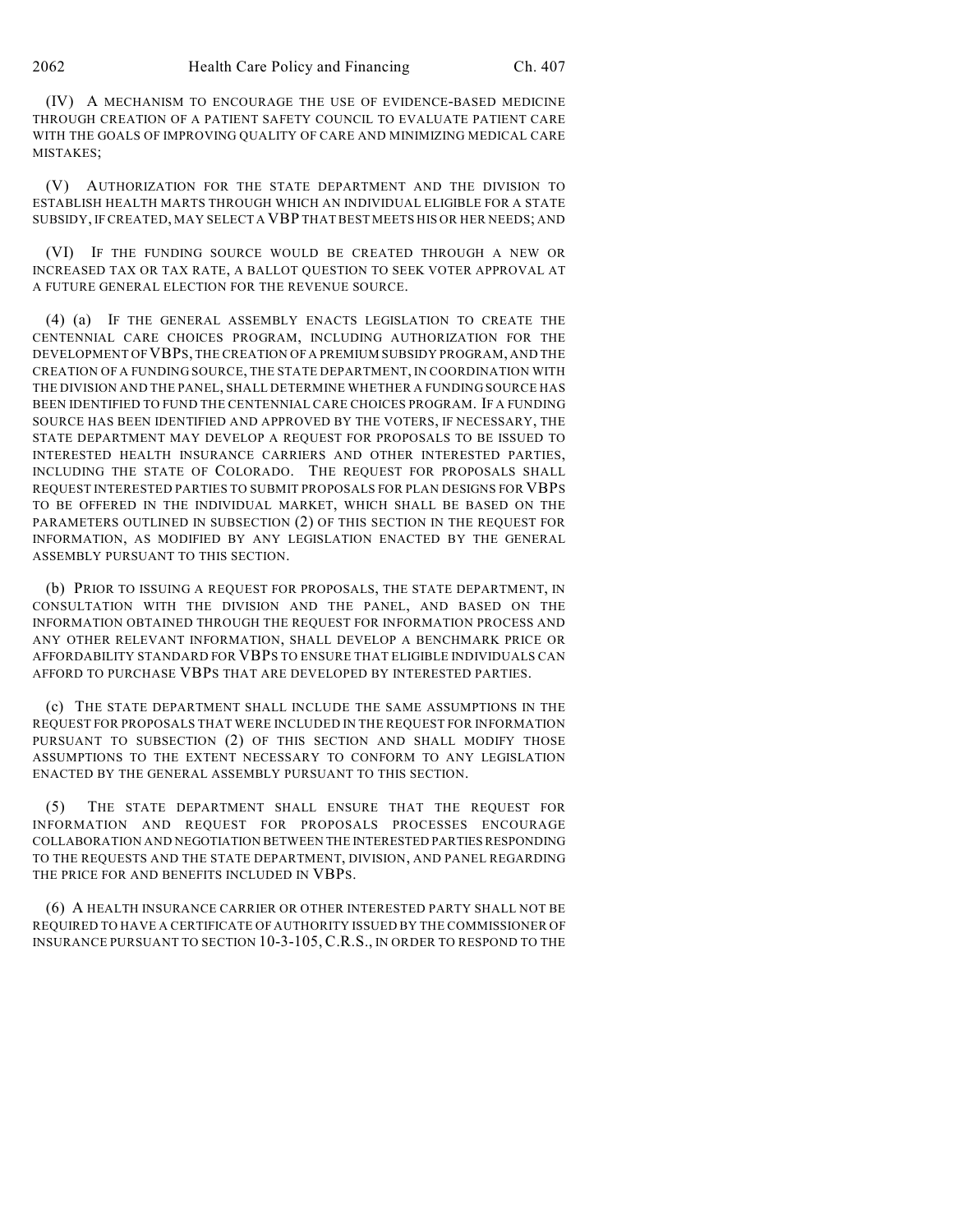REQUEST FOR INFORMATION OR REQUEST FOR PROPOSALS, BUT THE HEALTH INSURANCE CARRIER OR OTHER INTERESTED PARTY SHALL BE ALLOWED TO OFFER AN APPROVED VBP TO ELIGIBLE COLORADO RESIDENTS ONLY IF THE PARTY OBTAINS A CERTIFICATE OF AUTHORITY TO TRANSACT THE BUSINESS OF INSURANCE IN THIS STATE PRIOR TO OFFERING THE VBP.

(7) A HEALTH INSURANCE CARRIER OR OTHER INTERESTED PARTY THAT SUBMITS INFORMATION OR A PROPOSAL IN RESPONSE TO THE REQUEST FOR INFORMATION OR THE REQUEST FOR PROPOSALS, RESPECTIVELY, SHALL NOT BE OBLIGATED TO OFFER A VBP IF, AFTER SUBMISSION OF INFORMATION OR A PROPOSAL, THE GENERAL ASSEMBLY, BY BILL, MODIFIES THE DESIGN OF THE VBP.

(8) NOTHING IN THIS SECTION SHALL BE CONSTRUED TO ESTABLISH A REQUIREMENT FOR INDIVIDUALS TO PURCHASE HEALTH INSURANCE OR TO PRECLUDE OR LIMIT THE ABILITY OF THE GENERAL ASSEMBLY TO USE INFORMATION OBTAINED THROUGH THE REQUEST FOR INFORMATION TO ENACT REFORMS THAT DO NOT INCLUDE SUCH A REQUIREMENT.

(9) AS USED IN THIS SECTION:

(a) "COLORADO MEDICAL ASSISTANCE PROGRAM" MEANS THE PROGRAM ESTABLISHED IN THE "COLORADO MEDICAL ASSISTANCE ACT", ARTICLES 4, 5, AND 6 OF THIS TITLE.

(b) "COVERCOLORADO PROGRAM" MEANS THE PROGRAM CREATED IN PART 5 OF ARTICLE 8 OF TITLE 10, C.R.S.

(c) "CREDITABLE COVERAGE" SHALL HAVE THE SAME MEANING AS SET FORTH IN SECTION 10-16-102, C.R.S.

(d) "DIVISION OF INSURANCE" OR "DIVISION" MEANS THE DIVISION OF INSURANCE IN THE DEPARTMENT OF REGULATORY AGENCIES.

(e) "HEALTH INSURANCE CARRIER" SHALL HAVE THE SAME MEANING AS "CARRIER", AS DEFINED IN SECTION 10-16-102, AND SHALL INCLUDE A CARRIER THAT IS NOT CURRENTLY PROVIDING HEALTH COVERAGE IN THE STATE OR THAT DOES NOT, AT THE TIME THE REQUEST FOR INFORMATION OR REQUEST FOR PROPOSALS IS ISSUED, HAVE A CERTIFICATE OF AUTHORITY FROM THE COMMISSIONER OF INSURANCE PURSUANT TO SECTION 10-3-105, C.R.S.

(f) "INTERESTED PARTY" MEANS A PERSON OR ENTITY THAT POSSESSES APPLICABLE ACTUARIAL EXPERTISE AND HAS ADMINISTERED OR HAS THE CAPACITY TO ADMINISTER A HEALTH INSURANCE PROGRAM.

(g) "LEGISLATIVE COMMITTEES" MEANS THE HEALTH AND HUMAN SERVICES COMMITTEES OF THE SENATE AND HOUSE OF REPRESENTATIVES, OR THEIR SUCCESSOR COMMITTEES.

(h) "PANEL" MEANS THE PANEL OF EXPERT ADVISORS APPOINTED BY THE GOVERNOR PURSUANT TO SUBSECTION (2) OF THIS SECTION.